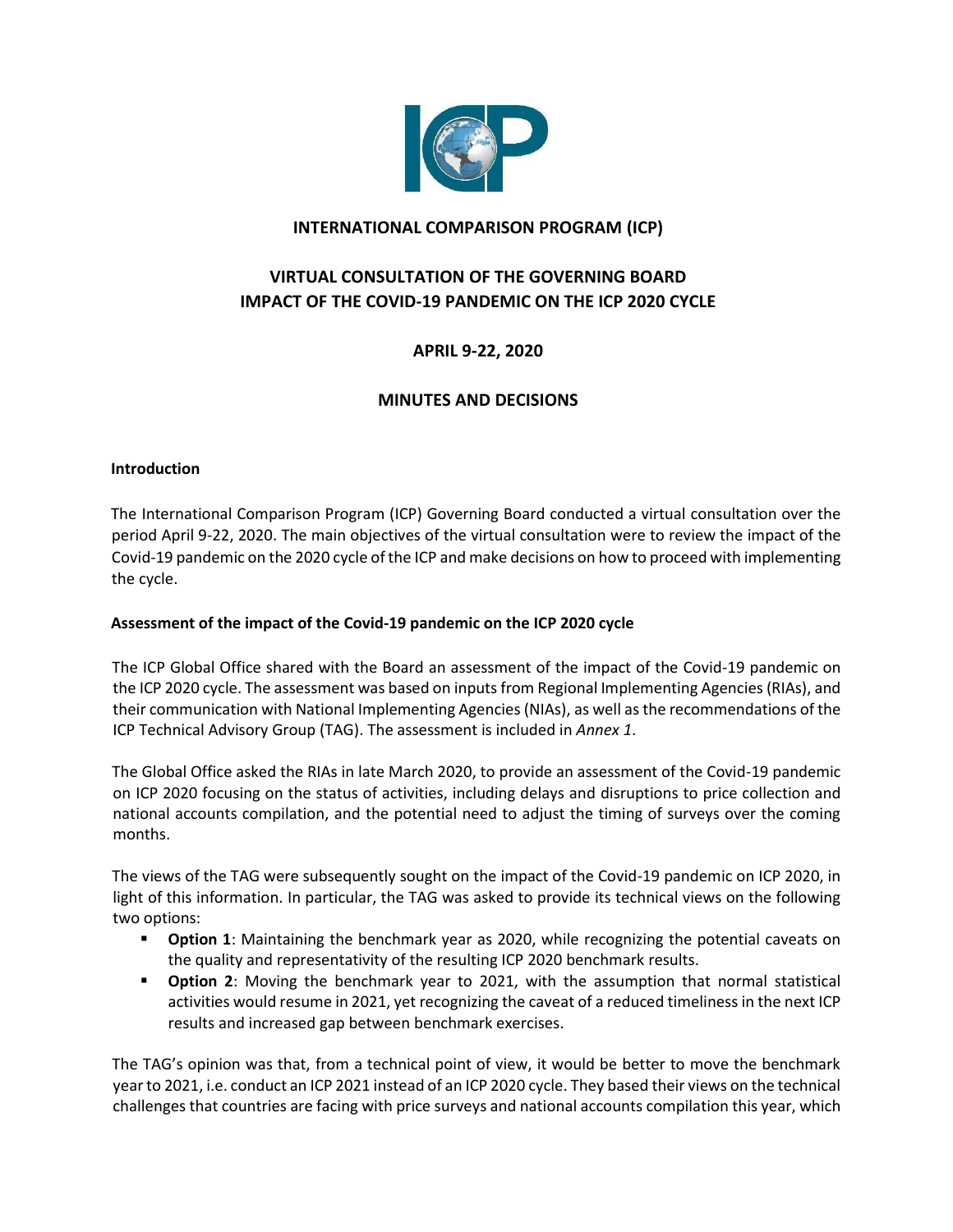could impact the quality of the resulting ICP 2020 benchmark results. The TAG's view was that 2020 is not an appropriate benchmark year, as economic measurement will prove to be extremely challenging this year.

The Governing Board members and observers were asked to weigh in on the two options that the program is facing, so that the Board may make a decision on how to proceed with implementing ICP 2020. The responses of Board members and observers are presented in Annex 2.

# *The Board:*

- *Decided to move the benchmark year from 2020 to 2021, with the assumption that normal statistical activities would resume in 2021.*
- *Recognized the caveat of a reduced timeliness in the next ICP results and increased gap between benchmark exercises and advised to publish the results of the ICP 2021 cycle with increased timeliness to mitigate this risk.*

## **Next Steps**

The Board decision will be communicated to all ICP stakeholders within the ICP governance structure.

# *The Board:*

- *Advised the RIAs to inform their NIAs of the decision to conduct an ICP 2021 cycle instead of an ICP 2020 cycle, so that countries may plan their statistical activities accordingly.*
- *Advised the Global Office to work with RIAs to determine the operational modalities of conducting the ICP 2021 cycle, and the possible use of data already collected by countries in 2019 and 2020, if any.*
- *Advised the Global Office to relay the Board decision to the secretariat of the United Nations Statistical Commission, as the ultimate stakeholder of the ICP.*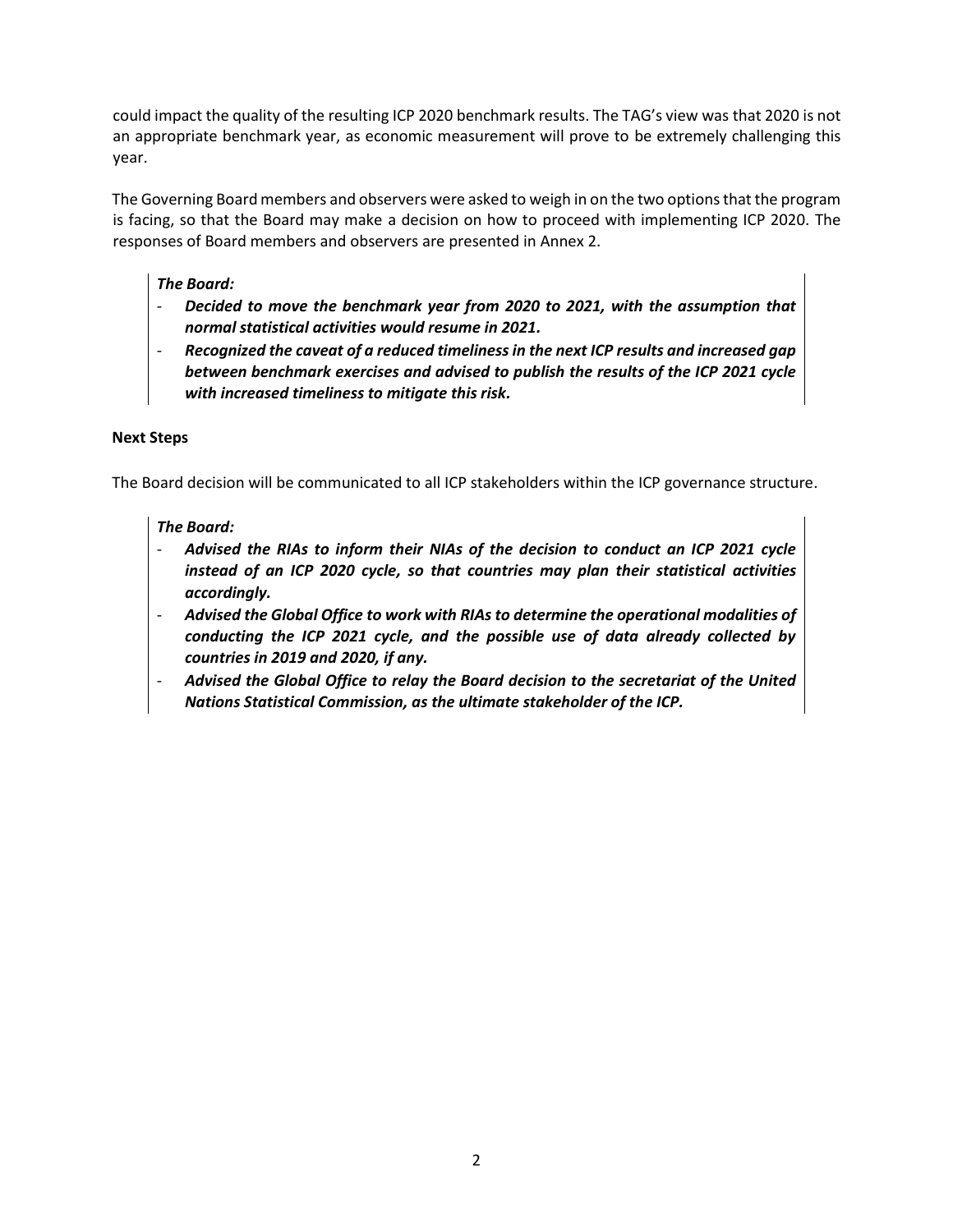# **Annex 1: Note on the impact of the Covid-19 pandemic on the ICP 2020 cycle, ICP Global Office, April 2020**

This note outlines an assessment of the impact of the Covid-19 pandemic on the 2020 cycle of the International Comparison Program (ICP). This assessment is based on a continuous dialogue between the ICP Global Office and Regional Implementing Agencies (RIAs), and their own communications with National Implementing Agencies (NIAs), as well as the technical views of the ICP Technical Advisory Group (TAG).

The Global Office asked the RIAs in late March 2020, to provide an assessment of the Covid-19 pandemic on ICP 2020 focusing on the status of activities, including delays and disruptions to price collection and national accounts compilation, and the potential need to adjust the timing of surveys over the coming months. Summaries of the assessment received from RIAs are provided below, as well as a global synthesis of the challenges facing the ICP 2020 cycle amidst the Covid-19 crisis.

The views of the TAG were subsequently sought on the impact of the Covid-19 pandemic on ICP 2020, in light of this information. In particular, the TAG was asked to provide its technical views on the following two options:

- **Option 1**: Maintaining the benchmark year as 2020, while recognizing the potential caveats on the quality and representativity of the resulting ICP 2020 benchmark results.
- **Option 2**: Moving the benchmark year to 2021, with the assumption that normal statistical activities would resume in 2021, yet recognizing the caveat of a reduced timeliness in the next ICP results and increased gap between benchmark exercises.

The TAG's opinion is that, from a technical point of view, it would be better to move the benchmark year to 2021, i.e. conduct an ICP 2021 instead of an ICP 2020 cycle. They based their views on the technical challenges that countries are facing with price surveys and national accounts compilation this year, which could impact the quality of the resulting ICP 2020 benchmark results. The TAG's view is that 2020 is not an appropriate benchmark year, as economic measurement will prove to be extremely challenging this year.

The Global Office is presenting this assessment, the TAG's technical views, and the two options that the program is facing to the ICP Governing Board, for their discussion and decision on how to proceed with implementing ICP 2020.

#### **Global assessment**

The Covid-19 pandemic is affecting all regions/countries, with a varying timetable and magnitude. As of April 2020, the majority of countries participating in ICP 2020 are experiencing mandated mobility restrictions and lockdowns. While some limited data collection has already taken place during the first quarter of the year, the numerous ICP surveys scheduled in the first half of the year, and potentially those scheduled for the second half, are impacted.

On price data, many traditional retail outlets are closed or are restricted in what they are able to sell, while field data collectors for both consumer price indexes (CPI) and the ICP household consumption surveys are limited in their movements. This is impacting the ability to locate a representative sample of items across outlets and locations and record representative prices during this period. Some countries -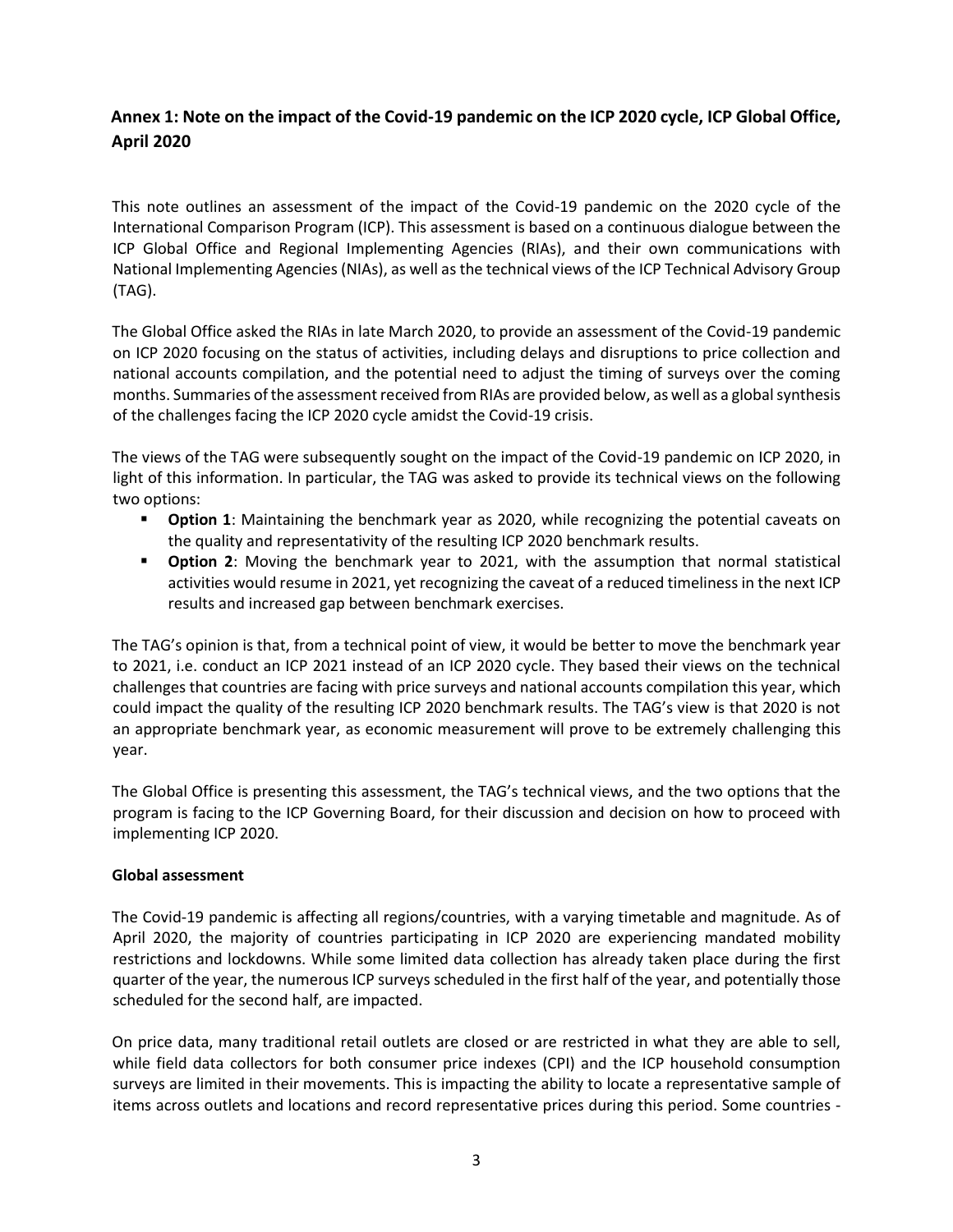mainly high-income countries - are able to collect prices via non-field methods, such as relying on scanner data or web scraping. The remaining surveys are also affected, with some suppliers of investment goods closed for business, and rental surveys not proceeding as planned.

The rapid changes in supply and demand of goods and services over recent weeks have also led to price fluctuations for a wide range of goods and services, such as personal care goods, food and beverages, travel services, and restaurants and hotels. Hence, price variations within 2020, as well as between 2020 and the previous ICP 2017 benchmark year, are expected to be greater than within and between previous ICP benchmark years.

Many countries consider the CPI a statistical priority and, where ICP activities are closely integrated with CPI activities, countries are optimistic for an on-going ICP data collection. Nevertheless, both the CPI and ICP data collection will be impacted by the issues outlined above. Some countries are considering the possibility of collecting ICP data from mid-2020 to mid-2021. However, the use of CPI indices to retropolate ICP data collected in 2021 back to 2020 will face shortcomings.

On expenditure data, national accounts expenditure structures are also expected to change in 2020. Delays in statistical surveys during the pandemic will affect how quickly and consistently national accounts can reflect changes in expenditure structures in 2020. Countries cannot rely on expenditure structures from previous years to estimate the detailed expenditure data needed for the ICP 2020, as the expenditures structure for 2020 could deviate significantly from previous years.

The ICP governance and management processes will also be impacted this year, as they rely on frequent interaction between stakeholders, the dissemination of complex methodology to practitioners, and the collective validation of data collected by participating countries. These processes will need to adapt to new modalities in 2020. The governance processes have in the past relied on frequent physical meetings of the governance bodies, and this can be replaced by virtual communication methods. The provision of technical assistance to countries and the collective validation of datasets will be more challenging, as regions are postponing and cancelling various regional workshops and technical assistance missions this year. While RIAs can take advantage of technology to communicate with NIAs, this will be limited by the internet connectivity of NIA staff working from home.

If the ICP was to maintain its benchmark year as 2020 (Option 1), the use of the resulting ICP 2020 results will depend on the confidence users have in the quality of the data. The dataset arising from 2020 field activities will face potential quality and representativity challenges, and the use of results will be subject to these limitations. However, the PPPs and resulting real size of world economies, albeit imperfect, may provide us with a unique opportunity to understand the impact of the pandemic on the global economy and on people's lives, and provide a baseline from which to measure the global recovery in subsequent years.

If the ICP was to move its benchmark year to 2021 (Option 2), it would be under the assumption that 2021 would prove to be a more representative or typical benchmark year than 2020 and that normal statistical activities would have resumed by then. An ICP 2021 benchmark exercise would not provide much insights on the change in the real size of world economies during the Covid-19 pandemic. Moreover, the timeliness of the next ICP results will be impacted and the gap between benchmark exercises will increase from 3 to 4 years.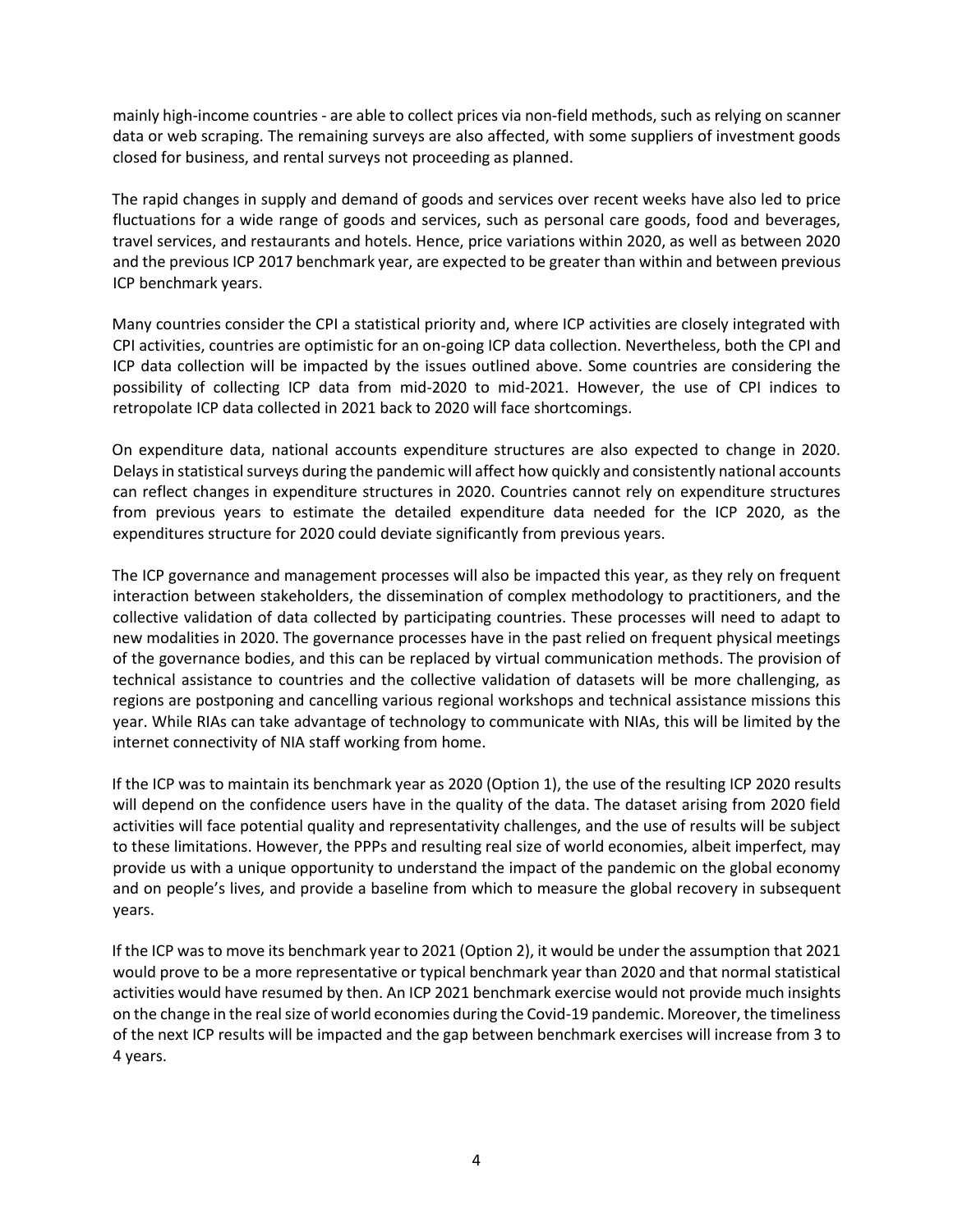#### **Regional assessments**

#### **1- Africa - African Development Bank (AfDB)**

Most countries are affected by Covid-19 with outlets temporarily closed across the region, and many survey activities postponed. CPI data for all 54 countries are available for January and February 2020. A number of countries are predicting that CPI data need to be imputed, at least partially, for April and May. ICP 2020 activities, originally due to start in May 2020, are likely to be delayed. If data were to be collected at a later period, such as from August 2020 onwards, these prices could be used to compute annual averages for 2020. The Machinery and Equipment and Construction and Civil Engineering surveys are anticipated to begin in September and October 2020.

#### **2- Asia and Pacific - Asian Development Bank (ADB)**

Since the original outbreak in the region and the subsequent global spread of Covid-19, the 20 countries responding to an ADB survey reported data collection activities being impacted at different times. ICP household consumption surveys in China and India and six other countries have not yet started. Surveys in 12 countries began in Q1 2020, and data were collected for common CPI-ICP items in two additional countries. CPI data collection continues as normal in just four countries. ICP household consumption and CPI surveys in most countries are now limited to non-field data collection where possible, or suspended with uncertainty remaining about the duration of inactivity. The regional workshops planned for the Machinery and Equipment and Construction and Civil Engineering price surveys and the Housing Rental survey have been postponed. These surveys were scheduled for Q2 and Q3 2020 but will be impacted by restrictions and closures. Just two countries anticipate completing the Housing Rental survey by mid-June.

## **3- Commonwealth of Independent States (CIS) - The Interstate Statistical Committee of the Commonwealth of Independent States (CIS-STAT)**

In March 2020 there were no intra-country restrictions in the region and no delay to statistical activities. No serious risk to ICP 2020 data collection in the region was anticipated, as these are well integrated with CPI activities, which are a priority for the region. The list of household consumption items has been approved by countries and annual average prices are expected in March 2021. CIS-STAT is planning to verify Q1 2020 prices in mid-2020. CIS-STAT noted that data collected for ICP 2020 would provide a useful dataset for researchers wishing to analyze economies during the pandemic period, despite potential issues with the quality and reliability of results required by a typical ICP cycle.

## **4- Latin America and Caribbean - United Nations Economic Commission for Latin America and the Caribbean (UN-ECLAC)**

All 20 countries responding to a survey by UN-ECLAC declared themselves to be in a health emergency situation with statistical surveys impacted. A lack of staff or staff reassignment to other work priorities, mobility restrictions, and outlet closures since mid-March had severely dampened both CPI and ICP price collection activities in Q2 2020. The CPI surveys will remain the ongoing priority for countries, with price collection of additional items for the ICP 2020 cycle likely to be the most adversely affected. Food prices for the ICP household consumption surveys were collected in some countries in 2019, with price collection for food items for the remaining countries scheduled for 2020. Technology items were collected in Q1 2020 and are expected to resume in Q3 2020. While non-household consumption surveys are scheduled to take place over the rest of the year, some countries are anticipating delays due competing priorities. All regional workshops and technical assistance meetings are currently postponed. UN-ECLAC is continuing to support countries and will provide guidelines on dealing with a lack of both CPI and national accounts data as ICP inputs. Nevertheless, data availability and quality across the region will be impacted.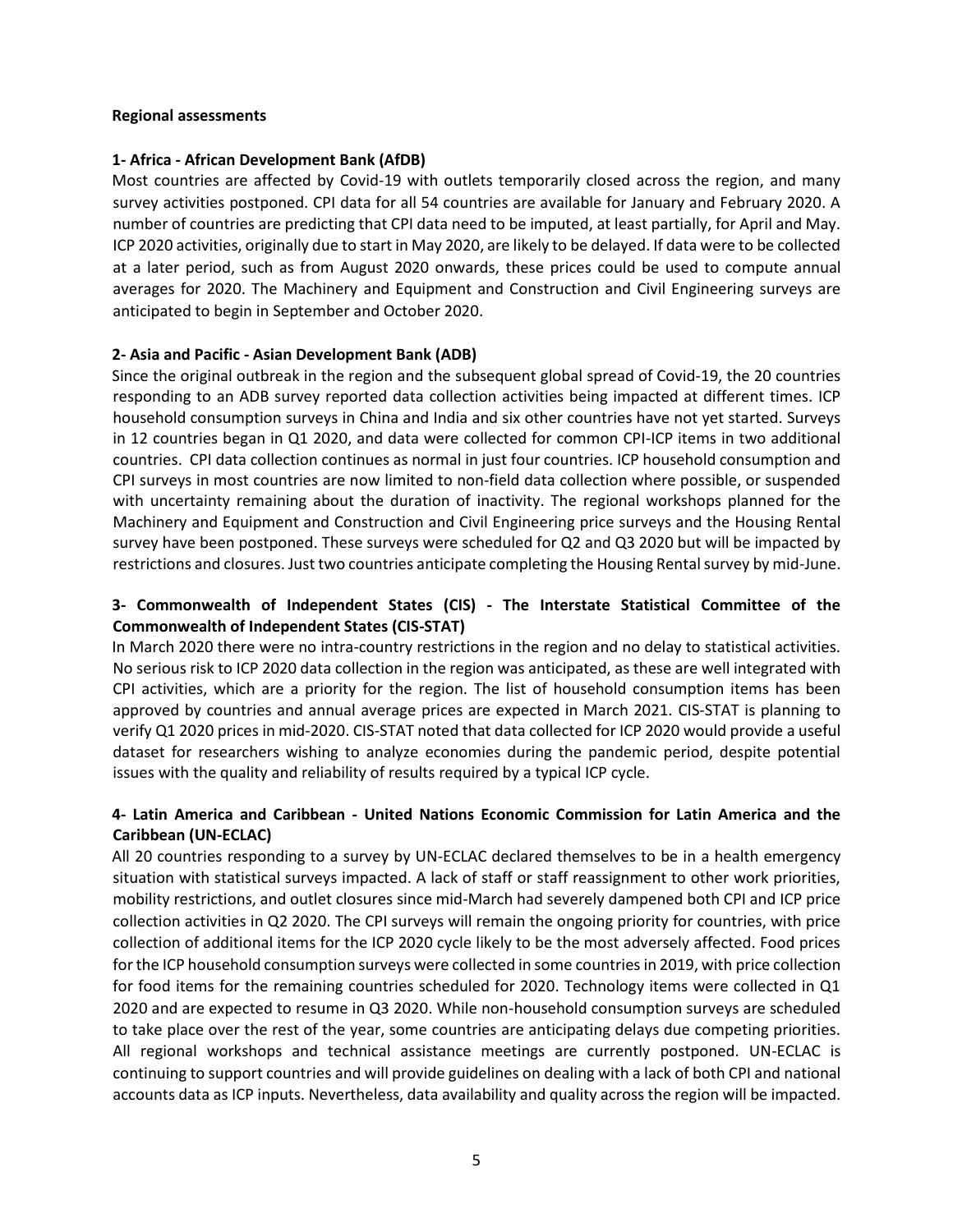#### **5- Western Asia / United Nations Economic and Social Commission for Western Asia (UN-ESCWA)**

Thirteen countries responded to a questionnaire from UN-ESCWA, with the majority reporting lockdowns or restrictions on movements in place. As a result, the majority were unable to conduct ICP data collection in the field for Q1 2020, and Q2 activities remain uncertain. CPI data collection has also been impacted. Some countries have been collecting prices via phone, web, email and direct communication with outlets. Countries report significant price increases, especially for food, personal care items and medical and therapeutic items, while oil and petroleum products are facing price decreases. Household budget surveys have been delayed or postponed, and the region anticipates the GDP expenditure structures to be significantly altered from previous years.

## **6- Eurostat-OECD PPP Programme / Statistical Office of the European Union (Eurostat) and Organisation for Economic Co-operation and Development (OECD)**

Europe follows a rolling survey approach, in which six household consumption surveys are allocated over three consecutive years. Two household consumption surveys that feed into ICP 2020 are likely to be affected: services, due to be conducted from April to June 2020, and potentially furniture and health, taking place in autumn 2020. As field collection has been halted, many countries are anticipating remote data collection. OECD also follows a rolling survey approach, albeit with slightly different timing, and anticipates that its current survey covering transportation, restaurants and hotels is likely to be impacted.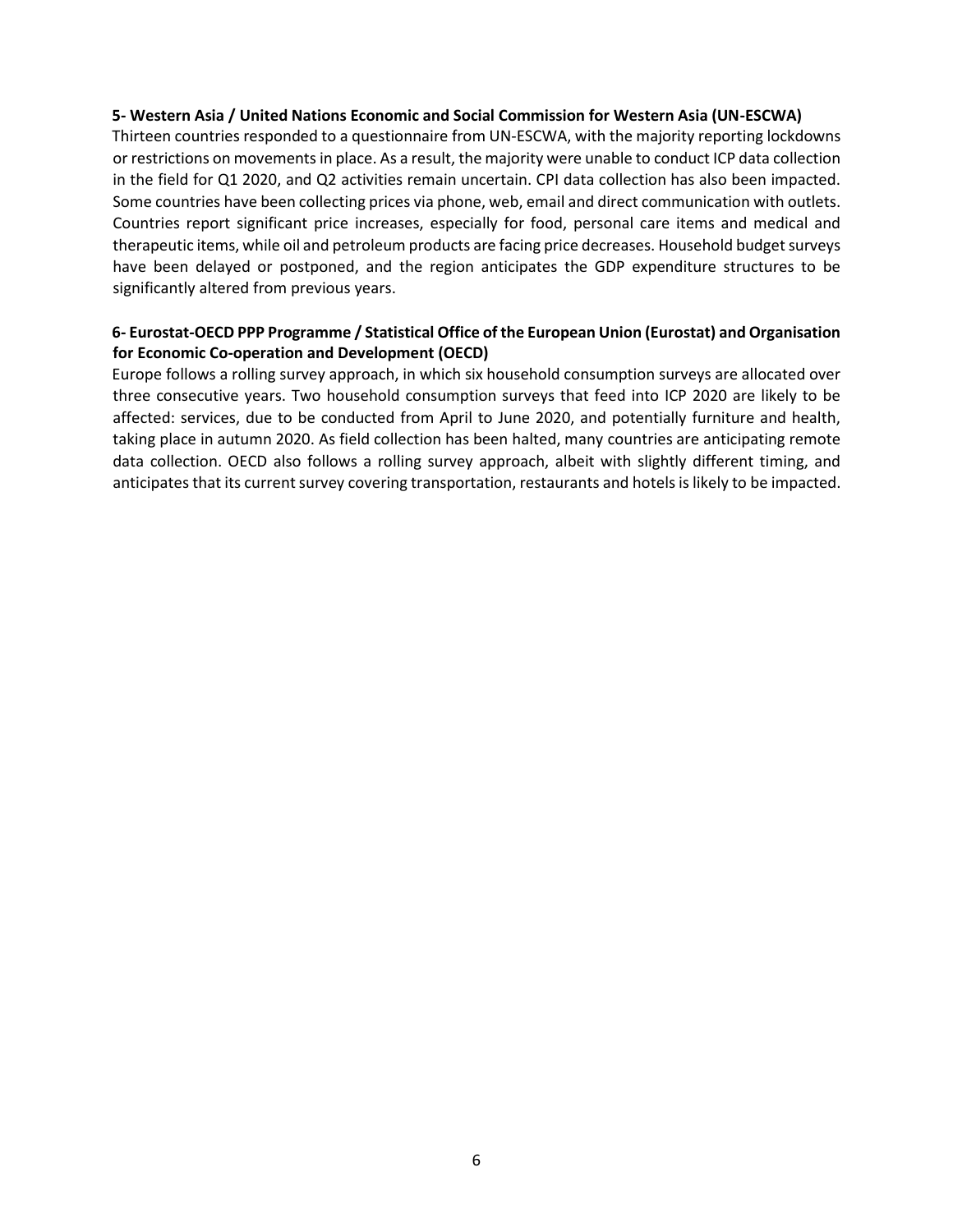# **Annex 2: Responses from Governing Board members and observers on the options presented with regards to the ICP 2020 cycle**

| ICP Governing Board position on the ICP 2020 |                                                  |                                             |                                                                                                                                                                                                                                                                                                                                                                                                                                                                                                                                                                                                                                                              |  |
|----------------------------------------------|--------------------------------------------------|---------------------------------------------|--------------------------------------------------------------------------------------------------------------------------------------------------------------------------------------------------------------------------------------------------------------------------------------------------------------------------------------------------------------------------------------------------------------------------------------------------------------------------------------------------------------------------------------------------------------------------------------------------------------------------------------------------------------|--|
|                                              | <b>Support</b><br>maintaining<br><b>ICP 2020</b> | <b>Support</b><br>postponing<br>to ICP 2021 | <b>Comments</b>                                                                                                                                                                                                                                                                                                                                                                                                                                                                                                                                                                                                                                              |  |
| <b>Country</b>                               |                                                  |                                             |                                                                                                                                                                                                                                                                                                                                                                                                                                                                                                                                                                                                                                                              |  |
| Austria                                      |                                                  | $\pmb{\mathsf{x}}$                          | Moving from 2020 to 2021 is only reasonable in the current situation,<br>since prices and consumer market developments are currently (and for<br>the months to come) very difficult to measure and there is sufficient<br>evidence from the feedback received by all regions that 2020<br>benchmark results would be distorted.                                                                                                                                                                                                                                                                                                                              |  |
| <b>Belarus</b>                               |                                                  | X                                           | Taking into account the pandemic situation with COVID-19 in many<br>countries of the world, which also affects their normal statistical<br>activities, and supporting the TAG recommendation, it would be<br>acceptable to move the ICP cycle to the year 2021, being confident in<br>the stable future.                                                                                                                                                                                                                                                                                                                                                     |  |
| <b>Brazil</b>                                |                                                  |                                             |                                                                                                                                                                                                                                                                                                                                                                                                                                                                                                                                                                                                                                                              |  |
| China                                        |                                                  | X                                           | Considering the impact of the Covid-19 pandemic, China agrees with<br>the TAG's opinion to move the ICP benchmark year from 2020 to 2021<br>for the technical point of view and better results.                                                                                                                                                                                                                                                                                                                                                                                                                                                              |  |
| Fiji                                         |                                                  | $\pmb{\mathsf{x}}$                          | Fiji supports Option 2 to move the benchmark year to 2021, with the<br>assumption that everything normalizes in 2021.                                                                                                                                                                                                                                                                                                                                                                                                                                                                                                                                        |  |
| India                                        |                                                  | X                                           | India endorses Option 2 to move the benchmark year to 2021, on the<br>assumption that normal economic/ statistical activities would resume<br>by 2021. India recognizes and acknowledges that there will be reduced<br>timelines for the next ICP cycle and an increased gap between<br>benchmark exercises. India had planned to commence Price Collection<br>for Households Items list under ICP 2020 cycle from April 2020.<br>However, this has been deferred in light of the COVID-19 pandemic<br>and associated lockdown and travel advisories. The availability of<br>products and services for the ICP will take time to normalize and<br>stabilize. |  |
| Saudi Arabia                                 |                                                  | X                                           | Saudi Arabia supports Option 2 i.e. moving the benchmark year to<br>2021, with the assumption that normal statistical activities would<br>resume in 2021.                                                                                                                                                                                                                                                                                                                                                                                                                                                                                                    |  |
| Senegal                                      |                                                  | X                                           | Senegal supports the views consisting to postpone the next ICP round<br>to 2021, presuming it will be possible then.                                                                                                                                                                                                                                                                                                                                                                                                                                                                                                                                         |  |
| South Africa                                 |                                                  |                                             |                                                                                                                                                                                                                                                                                                                                                                                                                                                                                                                                                                                                                                                              |  |
| Suriname                                     |                                                  | X                                           | Given the pretty extreme circumstances we also support making 2021<br>the new benchmark year for the current ICP round. The majority of<br>CARICOM members will conduct their Population and Housing Census<br>in 2021. In addition, given the new ICP approach, would very much like<br>to know what will happen in the new scenario (2021 instead of 2020 as<br>benchmark year) to data already collected in 2019, for the 2020 round.                                                                                                                                                                                                                     |  |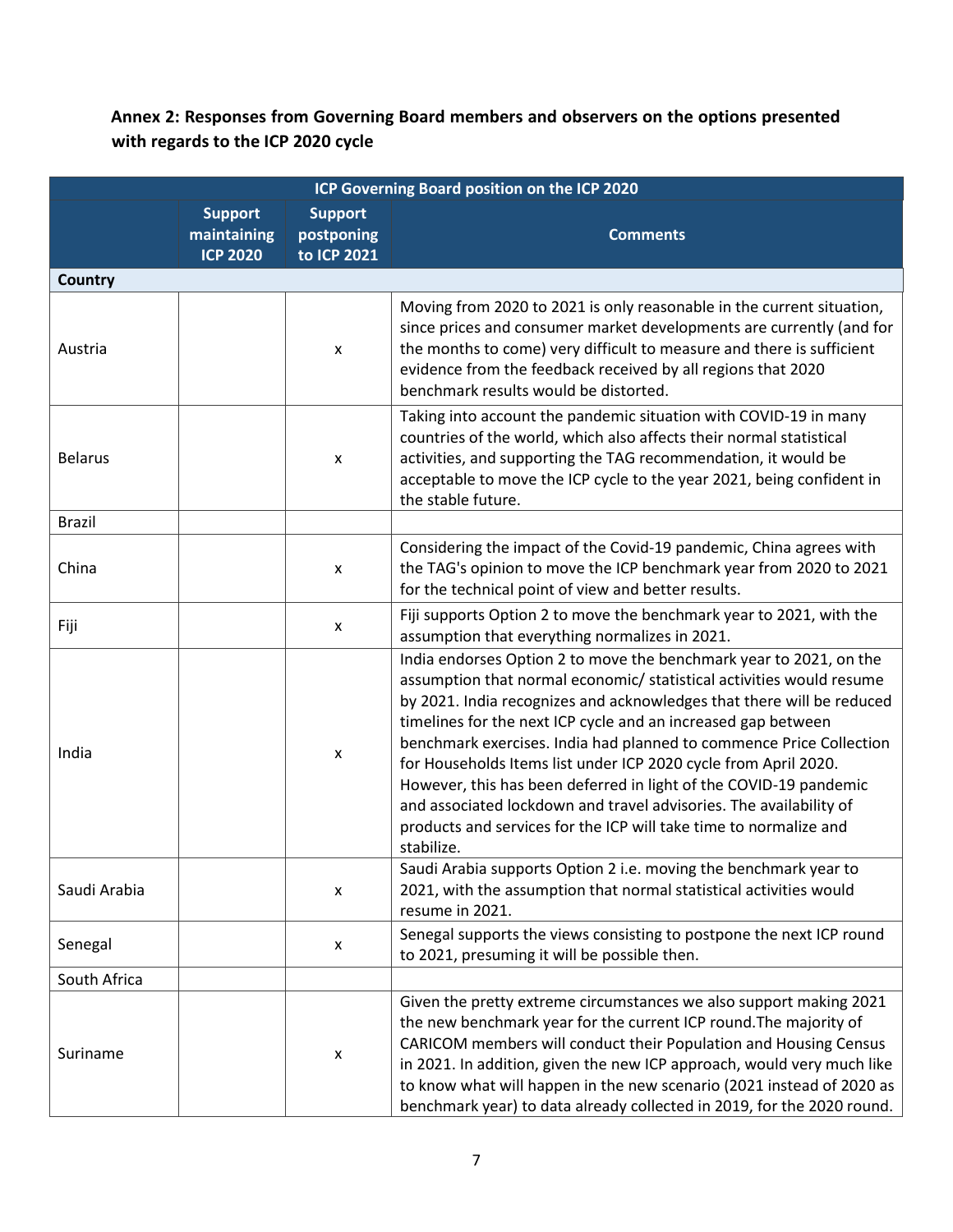| ICP Governing Board position on the ICP 2020 |                                                  |                                             |                                                                                                                                                                                                                                                                                                                                                                                                                                                                                                                                                                                                                                                                                                                                                                                                                                                                                  |  |  |
|----------------------------------------------|--------------------------------------------------|---------------------------------------------|----------------------------------------------------------------------------------------------------------------------------------------------------------------------------------------------------------------------------------------------------------------------------------------------------------------------------------------------------------------------------------------------------------------------------------------------------------------------------------------------------------------------------------------------------------------------------------------------------------------------------------------------------------------------------------------------------------------------------------------------------------------------------------------------------------------------------------------------------------------------------------|--|--|
|                                              | <b>Support</b><br>maintaining<br><b>ICP 2020</b> | <b>Support</b><br>postponing<br>to ICP 2021 | <b>Comments</b>                                                                                                                                                                                                                                                                                                                                                                                                                                                                                                                                                                                                                                                                                                                                                                                                                                                                  |  |  |
| <b>United States</b>                         |                                                  | X                                           | US strongly supports the decision to delay the benchmark year. Shocks<br>to aggregate supply and demand will ripple through the world<br>economy in 2020 as a result of the COVID-19 pandemic. There will be<br>disruptions and shifts in expenditures and price movements that will<br>not be representative of a benchmark year. Also, as many have said in<br>earlier emails, the price collection environment for many countries will<br>be challenging.                                                                                                                                                                                                                                                                                                                                                                                                                     |  |  |
| Organization                                 |                                                  |                                             |                                                                                                                                                                                                                                                                                                                                                                                                                                                                                                                                                                                                                                                                                                                                                                                                                                                                                  |  |  |
| ADB                                          |                                                  | X                                           | In view of the technical and operational considerations in the<br>implementation of the 2020 ICP, Asian Development Bank supports to<br>postpone the ICP to 2021 assuming that situation would be conducive<br>then.                                                                                                                                                                                                                                                                                                                                                                                                                                                                                                                                                                                                                                                             |  |  |
| AFDB                                         |                                                  | $\pmb{\mathsf{x}}$                          | The Africa region favors the option of shifting the benchmark year and<br>data collection to 2021 (Option 2). However, given the unpredictability<br>of the Covid-19 situation, a shift to 2022 should remain a possibility if<br>2021 turns out not to be feasible.                                                                                                                                                                                                                                                                                                                                                                                                                                                                                                                                                                                                             |  |  |
| CARICOM                                      |                                                  | X                                           | It is too risky to proceed with Option I since we have no idea what the<br>"new normal" will be for the rest of this year - in every respect, work,<br>socializing, etc., added to which there is no vaccine and one may not<br>be developed until perhaps sometime in 2021 for the earliest from<br>what I have been reading. Under these circumstances, while it may<br>make more sense to go with Option 2 as already indicated,<br>approximately 12 countries from CARICOM will be conducting their<br>Census in 2021 and it may increase if there are more postponements<br>from those that had planned to execute the census this year. It is a<br>Catch 22 situation as to what will be possible re participation if Option<br>2 is the agreed change since the ICP and the Census in the same year<br>for small countries may be infeasible versus the 2020 uncertainty. |  |  |
| <b>CIS-STAT</b>                              |                                                  | X                                           | The CIS-STAT supports moving the benchmark year to 2021, with the<br>assumption that normal statistical activities would resume in 2021.                                                                                                                                                                                                                                                                                                                                                                                                                                                                                                                                                                                                                                                                                                                                         |  |  |
| <b>DFID</b>                                  |                                                  | $\pmb{\mathsf{x}}$                          | The case for moving the benchmark year to 2021 is a strong one. Given<br>the significant impact of COVID-19 on the majority of countries in<br>2020, any results from a 2020 benchmarking process will likely rely<br>heavily on imputation, particularly in LIC/MICs which are dependent<br>on physical surveys. It is clear that the quality of data gathered in a<br>2020 benchmarking exercise would be seriously impacted.<br>Furthermore, in a period where many countries have lockdown<br>measures in place, it may not be appropriate to be promoting this as a<br>benchmarking year.                                                                                                                                                                                                                                                                                   |  |  |
| Eurostat                                     |                                                  | X                                           | Eurostat supports the views of the TAG to postpone the next ICP round<br>to 2021, presuming it will be possible then.                                                                                                                                                                                                                                                                                                                                                                                                                                                                                                                                                                                                                                                                                                                                                            |  |  |